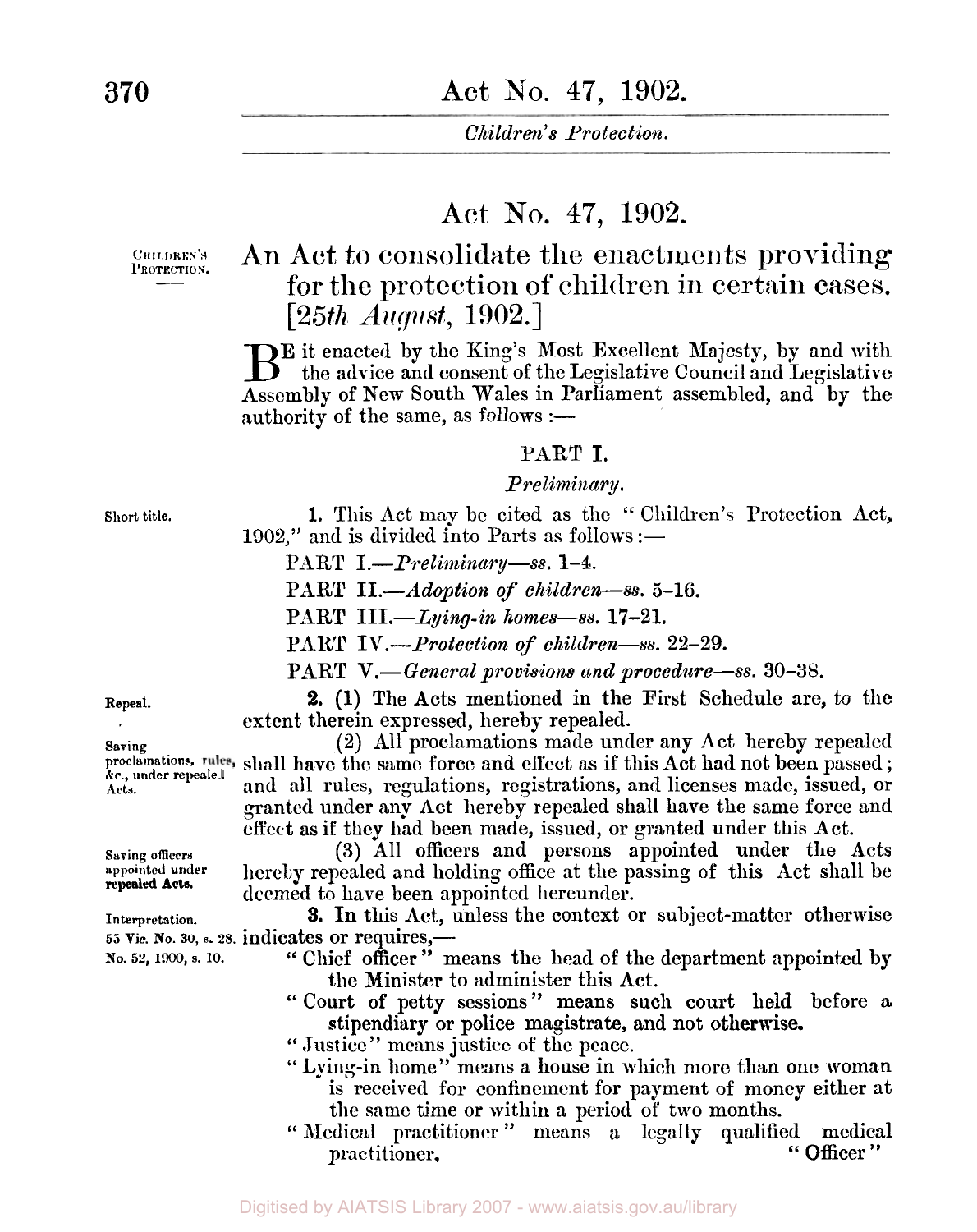" Officer " includes any person acting under the instructions of the chief officer.

Parent " when used in relation to a child, includes a step-parent, guardian, any person cohabiting with a parent of the child, and any person who is by law liable to maintain the child.

- " Still-born child" means a child born dead after the commencement of the sixth month of pregnancy.
- Street" includes any highway or other public place, whether a thoroughfare or not.
	- **4,** Nothing in this Act shall apply to **any** public institution. **Saving.**

*<sup>55</sup>*Vic. **No. 30,** s. **8.** 

### **PART II.**

### *Adoption of children.*

specifying the terms on which the child may be received, receive into of children under pears. his care, charge, or custody any child under the age of three years to **Ibid.** s. 1. adopt, rear, nurse, or otherwise maintain, apart from its parent, in consideration of the payment to such person of any sum of money or other valuable consideration otherwise than by way of periodical instalments ; and no such instalment shall be paid for more than four weeks in advance, nor exceed the sum of twenty shillings per week. Any person receiving or agreeing to receive payment for the adoption, Penalty. rearing, nursing, or maintenance of any child contrary to this Act shall be guilty **of** a misdemeanour, and shall be liable to a **fine** not exceeding one hundred pounds, with or without imprisonment with or without hard labour, or in the **case of a** female light labour, for any term not exceeding one year. **5.** (1) No person shall, without a written order **of** a justice **Regulating adoption** 

legal or natural guardian of such child ; nor to the manager or officers *Ibid.*  **of** any institution supported wholly or **iii** part by public subscription, **or** bona fide by private charity open to State inspection, or controlled by the State ; nor to any person exempted for the time being from the operation of this section by the Minister. **(2)** This section shall not apply to **any** person being the **Limitation.** 

**(3)** The chief officer shall, if required, receive from anyone **Chief officer to**  wishing to place a child in the care of such person a sum of money receive certain from which he shall make to the caretaker of such child such payments *Ibid.*  as are permitted under this Act.

shall in each case report to the chief office: that he has given such  $\frac{c}{d}$  officer. order. *6.*  **(4)** Every justice when **giving** an order under this section **Justice to report** to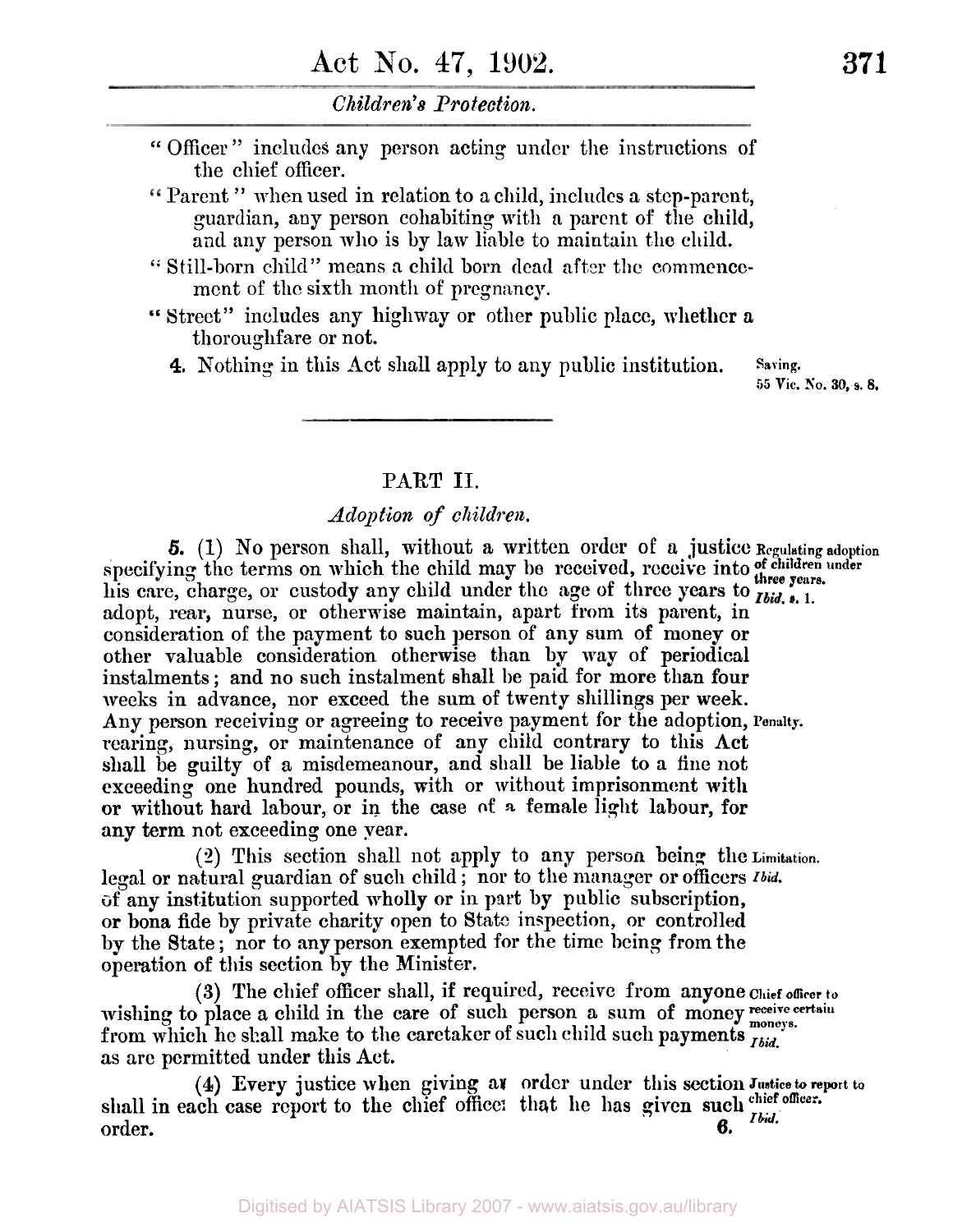**Registration of 6. (1)** Every person who receives into his care, charge, or adoption of young ents of the logo of three years to adopt noon numerical **adoption of young** custody any child under the age of three years to adopt, rear, nurse, or **55 Vic, No. 30,** *s.* **2.** otherwise maintain the same for payment shall register or cause to be registered the particulars in the form specified in the Second Schedule, at the office of the district registrar of births, deaths, and marriages, appointed under the provisions of the Act No. 17, 1899, for the district in which such person then resides, within seven days from the date of such child's reception if such office is within a distance of two miles from his place of abode, or within fourteen days if such office is not within two miles as aforesaid, and such registrar shall furnish such particulars to the chief officer.

> **(2)** Any person who fails to comply with the provisions of this section shall be guilty of a misdemeanour, and shall be liable to **a** fine not exceeding fifty pounds, with or without imprisonment with or without hard labour, or in the case of a female light labour, for any term not exceeding six months.

> **7.** (1) No person who has in his care, charge, or custody any child registered in accordance with the provisions of this Act shall change his place of abode, or relinquish the care, charge, or custody of such child without forthwith notifying such change or relinquishment **to** the district registrar as aforesaid, and such registrar shall register the same in the form specified in the Third Schedule, and shall at once report such particulars to the chief officer. When such change of abode is made **to** a place out of the district of such registrar he shall forward a copy of such registration of removal to the registrar of the district to which the child is removed, and upon receipt of such copy the said registrar shall enter the particulars therein set forth in a book provided for that purpose.

> **(2)** Any person who fails to comply with the provisions of this section shall be guilty of **a** misdemeanour, and shall be liable to a fine not exceeding fifty pounds, with or without imprisonment with or without hard labour, or in the case of a female light labour, for any term not exceeding six months.

> *8.* (1) Any child registered under this Act, and the abode and premises **of** any person having the care, charge, or custody thereof, may be inspected at **any** time by any officer, who, if he thinks fit, may be accompanied by a medical practitioner or by *a* police officer, or by both.

> **(2)** Any person who refuses to permit such inspection, or obstructs such officer, shall be guilty of a misdemeanour, and shall be liable to a fine not exceeding fifty pounds, with or without imprisonment with or without hard labour, or in the case of a female light labour, for any term not exceeding six months.

**Neglect or** *9.* Any person who wilfully and without reasonable excuse neglects to provide adequate and proper food, nursing, clothing, **No, 52** *1900,* **s. 1.** medical aid, or lodging for any child in his care or custody, or wilfully assaults ,

**Penalty.**  *Ibid.* 

**Change of address to be registered.**  *Ibid.* **s. 3.** 

**Penalty.** 

*Ibid.* 

**Inspection of registered children.**  *Ibid.* **s. 4.** 

**Penalty.**  *Ibid.* 

*Ibid.* **s. 5.**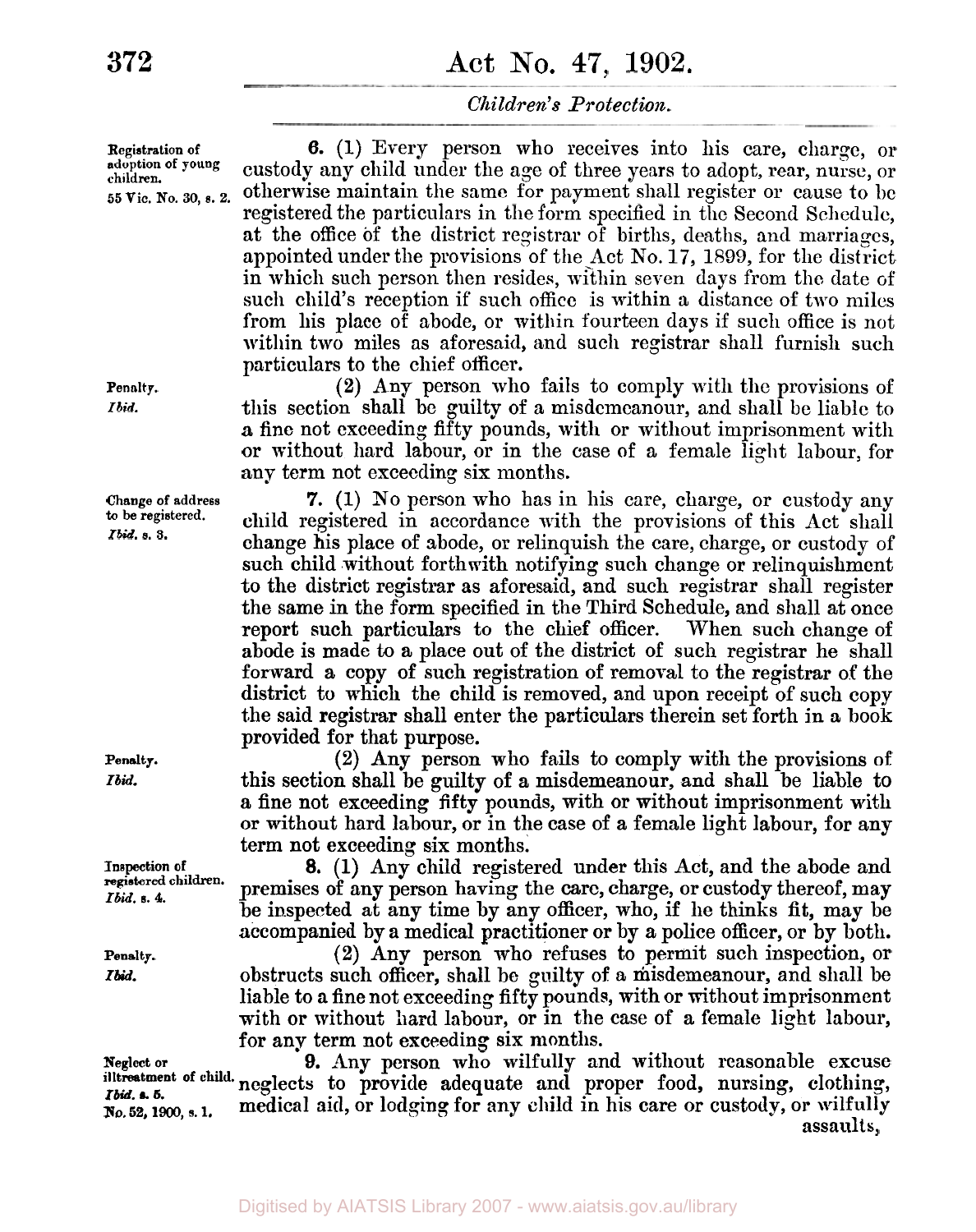# **Act** No. **47, 1902. 373**

### *Children's Protection.*

assaults, illtreats, or exposes any child, or causes or procures any child to be neglected, assaulted, illtreated, **or** exposed, if such neglect, assault, illtreatment, or exposure has resulted, or appears likely to result, in bodily suffering or permanent or serious injury to the health of such child, shall, on conviction before a court of petty sessions, be liable to imprisonment for a period not exceeding twelve months, or to a fine not exceeding fifty pounds.

this Act shall, immediately after the death of any such child, if such **death of child.**  included in the suburbs thereof, give or cause to be given notice of such death to the officer in charge of the nearest police station, and such officer shall make inquiry and report to the coroner for the district, or if the exigencies of the case so require to a justice, whether **an**  inquest or magisterial inquiry respecting the cause **of** death is necessary, and in addition to such notice such person shall by registered letter report such death to the chief officer. **10. (1)** Every person having charge of a child registered under **Notice to be given of**  death occurs elsewhere than in the city of Sydney, or any municipality *55* **Vic. No. 30, s. 6.** 

Sydney, or any municipality included in the suburbs thereof, such metropolitan area. notice shall be given to the chief officer, who may cause an inquest to *Ibid.*  be held. **(2)** When the death of any such child occurs in the city **of Deaths occurring in** 

be buried without the production of a certificate under the hand of before burial. the coroner or the justice who held the inquiry, **or of a** stipendiary or *Ibid.*  police magistrate, authorising such burial, or of a medical practitioner who has attended such child during its last illness, certifying the cause of death, and also that such cause was in no way consequent **on** the neglect or illtreatment of such child. **(3)** The body of a child registered under this Act shall not **Certificate required** 

aforesaid who neglects, refuses, or omits to give notice of the death of *Ibid.*  such child in accordance with the provisions of this section shall, on conviction before a court of petty sessions, be liable to imprisonment for a period not exceeding *six* months, or to a fine not exceeding twenty-five pounds. **(4) Any** person having charge of a child registered as **Penalties.** 

*(5)* Where the death occurs at a greater distance than fifteen miles from the nearest police station, satisfactory evidence that the omission to give such notice was not the result of wilful neglect on the part of the person in charge of such registered child shall entitle such person to the dismissal of the charge.

custody two or more children under the age of three years to adopt, and houses to be kept. rear, nurse, or otherwise maintain the same for payment, shall **apply**  *Ibid.* **s. 7.**  to be registered as hereinafter provided. **11.** (1) Every person before receiving into his care, charge, or Register of persons

this Act, cause registers to be kept in which shall be entered the name *Ibid.*  **(2)** The chief officer shall, subject **to** regulations made under **Registers.**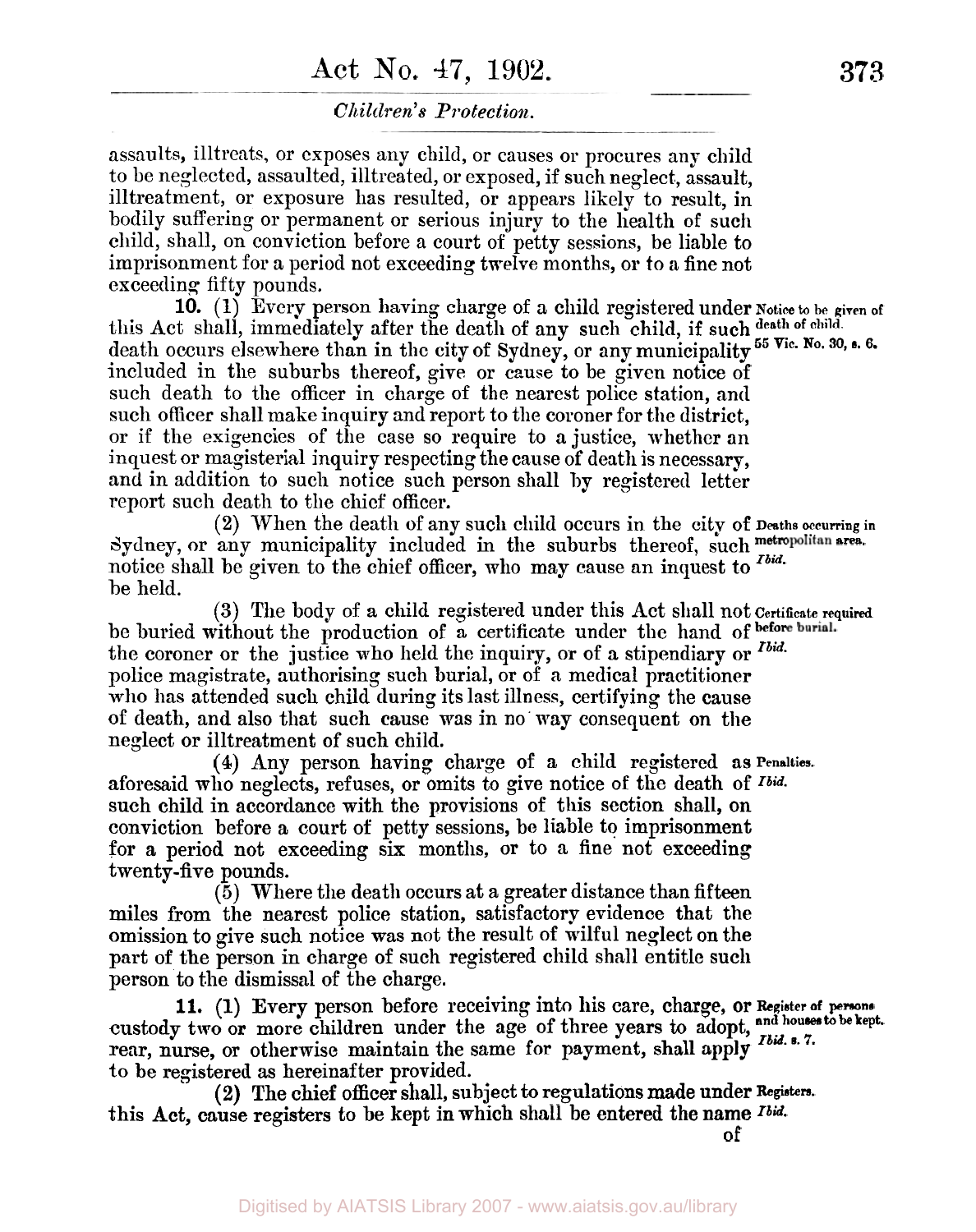# **374 Act** No. **47, 1902.**

### *Children's Protection.*

of any person who, being the occupier of any house, applies to have the same registered for the purposes of this Act, and the situation of such house, and such other particulars with respect to **such** person and such **house,** the calling or occupation of such person, and if a married woman, the calling or occupation of her husband, as may he directed **by** such regulations. Every such registration shall, unless cancelled **under** the provisions of this Act, remain in force until the thirty-first **day of** the month of December next following such registration.

**(3)** Registrations may be renewed during the month of December in each year, and all such renewed registrations shall, unless cancelled under the provisions of this Act, remain in force for one year **from** the expiration of such month.

**(4) No** fee shall be charged or taken for the making of any registration or renewed registration under this section. The person in **whose** charge such register is kept shall give to the person so registering a certificate under his hand of such registration or renewal, which shall in all matters be evidence of such registration or renewal.

*(5)* Every person failing to comply with the provisions of  $55$  Vic. No. 30, **s. 7.** this section shall, on conviction thereof before a court of petty sessions, **be** liable to imprisonment for a period not exceeding six months, or to a fine not exceeding twenty-five pounds.

> **12,** The chief officer may refuse to register any person applying for registration under this Act, or to renew any registration unless he is satisfied **by** the production of certificates, or if he thinks fit to dispense with certificates, **by** the production of any other evidence that the person applying to be registered or for a renewal of registration is of **good**  character and able to properly nurse and maintain any child retained in or received into his care or charge; and the chief officer may refuse to register or renew the registration of any house unless he is satisfied that such house is suitable for the purpose for which it **is** to be registered.

> **13.** (1) **If** at any time it is made to appear to the chief officer that any person registered as aforesaid has been guilty of neglect **to**  provide, or is incapable of providing, the children received into the care or charge of such person with proper food or attention, or. that the registered house of such person has become unfit for the reception of children, or if for any other reason it appears to the chief officer desirable in the public interest so to do, he may strike the name of such person and such house off the register, and the registration thereof shall be thereby cancelled. **Ten days'** previous notice **in** writing of his intention **so** to **do** shall **be** given by the chief officer to any **such** person **whose name** is about to be struck off the register, and such notice may be given **by** leaving the **same** at the registered house of such person, who shall **be** entitled to show cause **why** the registration should not **be**  cancel led. **(2)**

**Registration to be renewed.** 

No fee.

#### **Penalty.**

**Chief officer may refuse to register.**  *Ibid.* **s.** *10.* 

**Registration may be cancelled.**  *Ibid.* **s. 12.**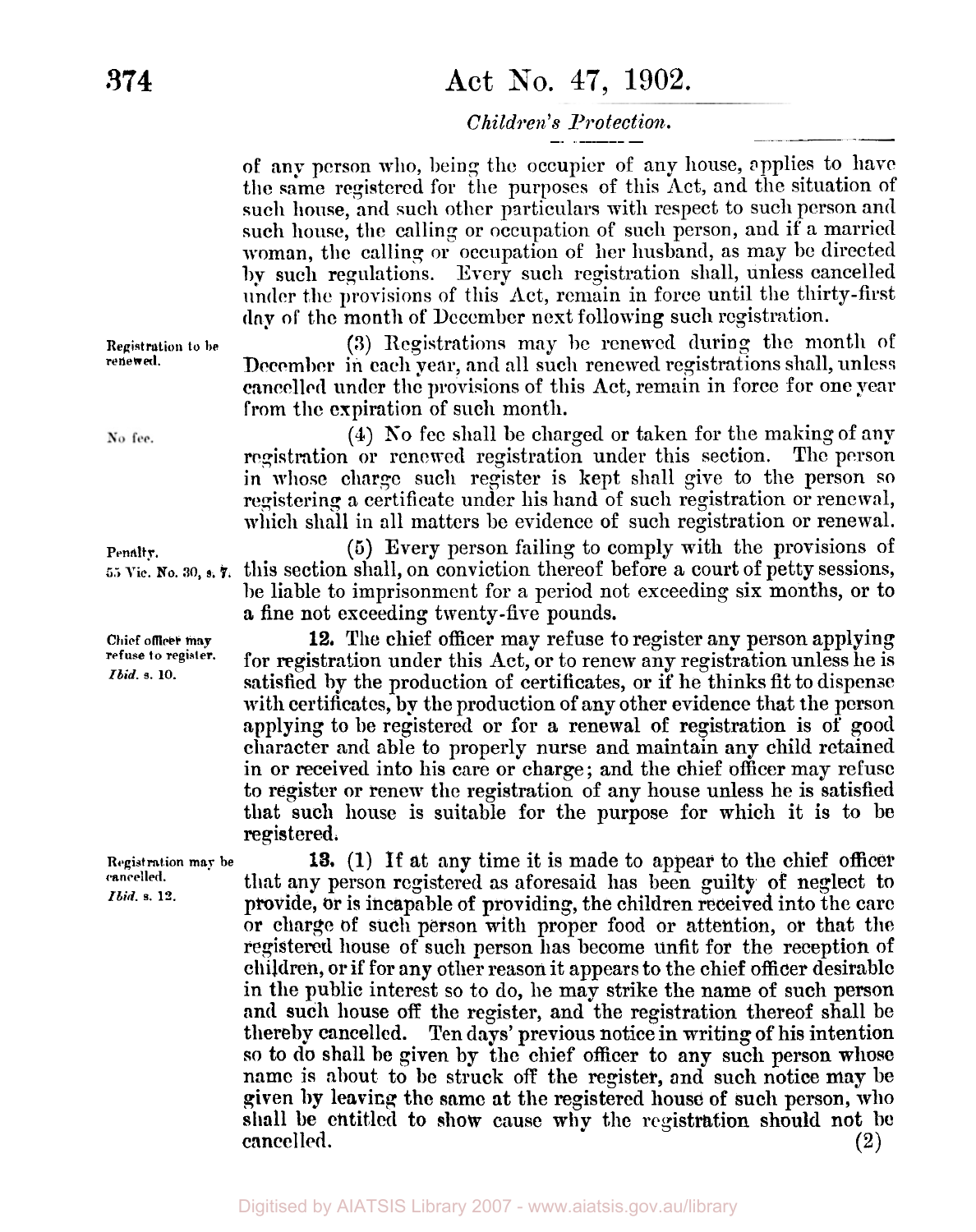# **Act** No. **47, 1902. 375**

### *Children's Protection.*

**(2)** The chief officer may at the time of giving such notice **Removal of child**  order the immediate removal of such children from such registered **from registered house.**  house to the care of an officer in charge for the time being of any  $_{55}^{30}$  Vie. No. 30, s. 12. department or institution for the relief of State or neglected children, or in default of such an institution within a convenient distance, to the **care** of the police, who shall then be charged with the care of such children until their removal by their respective parents, or the return of such children to such first-mentioned registered house.

maintenance, and clothing of and medical attendance on such children children. from their respective parents, or (in case of the removal being  $^{Ibid.}$ confirmed) from the registered person from whose house the children have been so removed. **(3)** The chief officer map recover the cost of the removal, **Maintenance of such** 

**(4)** Provided that in the meantime no other child shall **be**  received into such registered house until after the result of such notice is determined.

the following purposes under this Act (that is to say)  $:$   $-$ **14.** (1) The Governor may make regulations for all or any **of Power to make regulations.** 

- $(a)$  for prescribing how many registers shall be kept, and where  $<sup>Ibid. s. 9</sup>$ .</sup> the same shall respectively be kept ;
- *(h)* for prescribing the mode in which applications for registration shall be made, registration effected, and entries made in registers;
- *(c)* for directing what particulars **as** to the persons and houses registered, in addition to those hereinbefore required, shall be inserted in such registers ;
- *(d)* for persons registered under section eleven to keep registers of particulars relating to children in their charge, and to provide **as** to the particulars to be entered, and for tho production **for**  inspection of such register ;
- (e) for arranging houses registered into classes and for **fixing.** the maximum number of children to **be** retained in or received into houses of any particular class ;
- *(f)* for regulating the inspection **from** time to time of such **houses**  and children ; and
- *(g)* generally for giving effect to and carrying out the provisions of this Act.

(2) Any such regulations may impose a fine not exceeding twenty-five pounds for any breach of the same, and any such penalty may he recovered before a court of petty sessions on the information of the chief officer or any officer, or of any member of the police force.

making thereof, be published in the Gazette, and after such publication **promulgated. shall** come into **force** ; and copies **of** such regulations shall he furnished *Ibid.*  to persons registered under section eleven, **or** having the care of **a child (3)** All such regulations shall, within two **weeks of** the **Regulations to be**  registered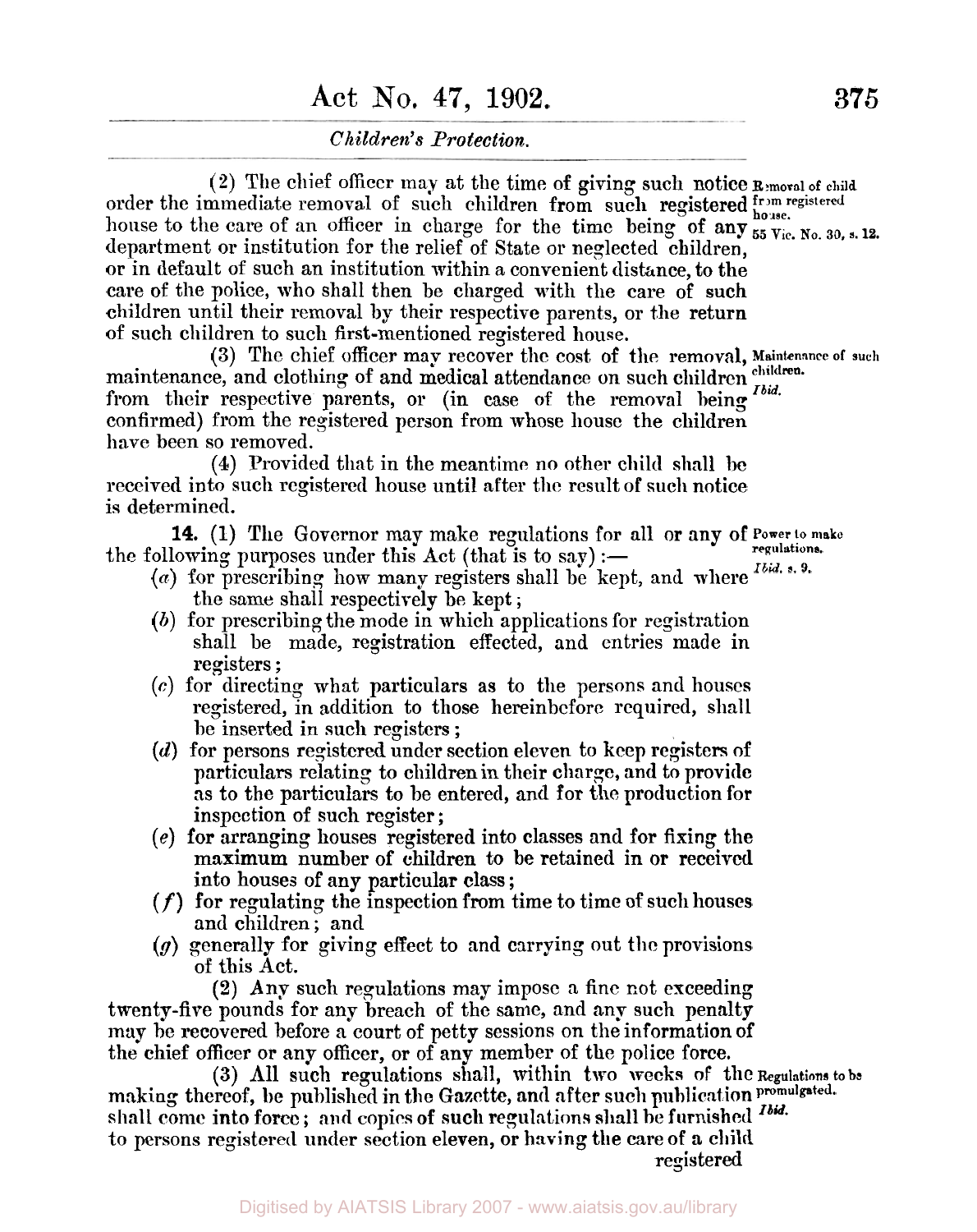registered under this Act, who shall, upon their receipt, be required to sign an acknowledgment for them in an official record kept for that purpose.

**15.** The Minister may at any time, by writing under his hand, order that this Act shall not apply in any particular case where he is satisfied that it is undesirable or unnecessary that it should apply. Any justice may in any particular case suspend the operation of the preceding provisions of this Act for a period of eight days to enable such order to be obtained.

**16.** If any person makes any false representation, or forges any certificate, **or** makes use of any forged certificate knowing it to be forged, with intent to obtain the registration either of such person or of' any other person under this Act, or falsifies any register kept in pursuance of this Act, or furnishes false particulars of any matter which is required to be entered in such register, such person shall, on conviction thereof before a court of petty sessions, be liable to imprisonment for a period not exceeding six months, or to a fine not exceeding twenty-five pounds.

#### **PART III.**

#### *Lying-in homes.*

**17.** Every person in charge of **a** lying-in home shall furnish records **as** provided in the Fourth Schedule, and forward the same to the registrar for the district in which such person resides, within a period of two weeks from the occurrence of each birth in such home ; and any such person who fails to comply with the provisions herein contained, or wilfully falsifies such records, shall be guilty of **a**  misdemeanour, and be liable to a fine not exceeding one hundred pounds, with or without imprisonment with or without hard labour, or in the case of a female light labour, for any term not exceeding twelve months.

**18.** No person in charge of a lying-in home shall permit any child to be taken from such home unless in the charge of the mother of such child without first obtaining the written consent of the chief officer or a person authorised by him. Any such person who violates the provisions of this section shall be guilty of a misdemeanour, and be liable to a fine not exceeding fifty pounds, with or without imprisonment with or without hard labour, or in the case of a female light labour, for any term not exceeding six months.

**19.** Any person in charge **of a** lying-in home shall be responsible for the registration, in accordance with the provisions of the Act No.

**17,** 

**Act not to apply in certain cases.**  *55* **Vic. No.** *30,* **s.** *8.* 

**Forgery of certificate, &c.**  *Ilid.* **s. 11.** 

**Keepers of lying-in**  homes **to furnish**  *Ibid.* **s. 13. records.** 

**Penalty.**  *Ibid.* **s. 15.** 

**Removal of child from lying-in home.**  *Ibid.* **s. 14.** 

**Penalty.**  *Ibid.* 

**Registration of births**  *Ibid.*  **by householder.**